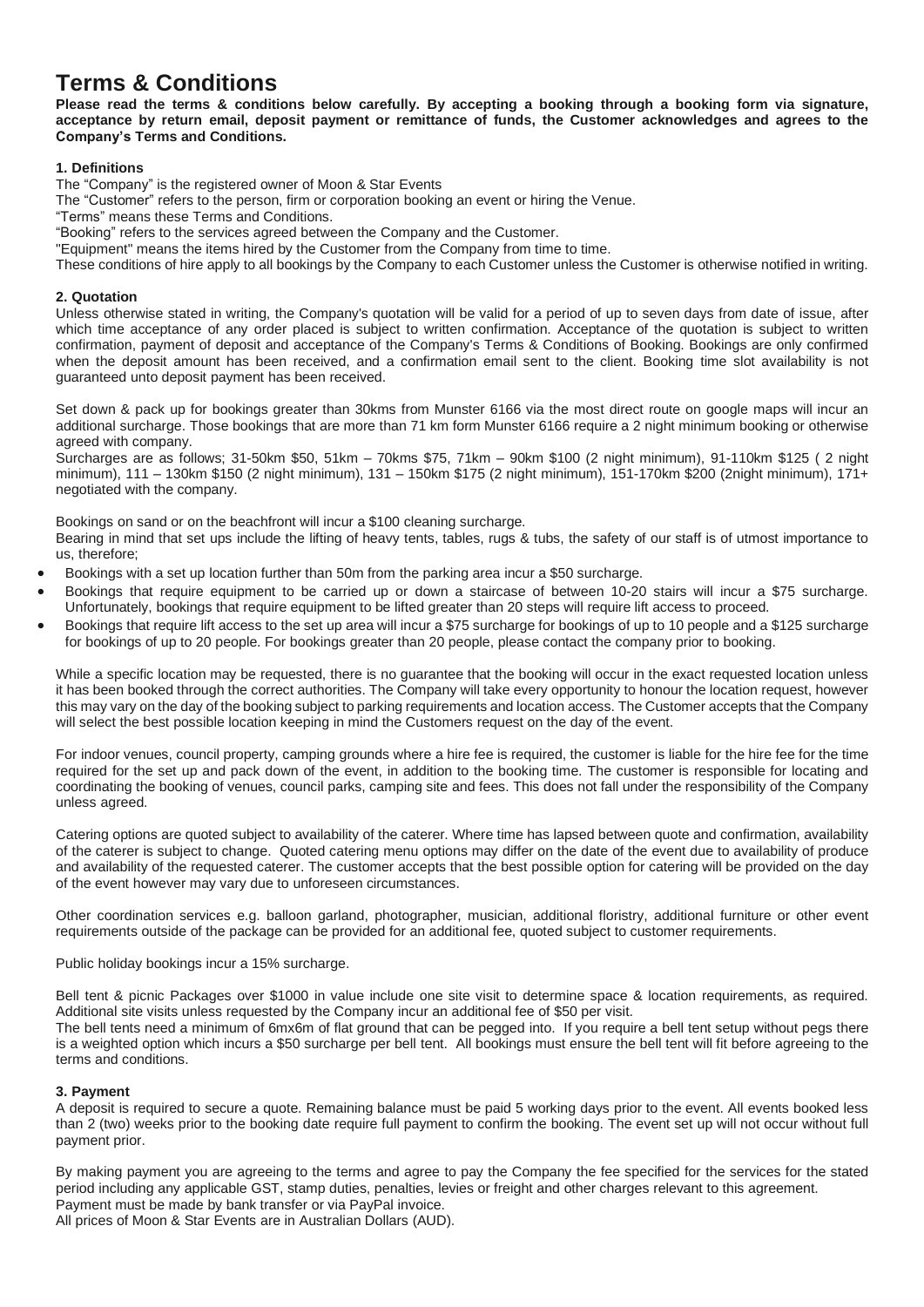# **4. Hire Obligations**

Unless otherwise agreed by the Customer and the Company,

Casual glam and Full Glam picnic sitting times are for a 3 hour period between 7am – 5pm, 5pm onwards 2.5hr hire. Romantic picnics/picnic for 2 are 2.5hr hire.

Glamping packages, Overnight Sleepovers & Indoor Teepee sleepovers are from 4pm to 9am the following day Bells & Whistles packages hire are for a 4 hour period

Extension to the sitting time will not occur in the event the customer does not arrive on time. The commencement and conclusion time of a booking will remain as per the original agreed booking.

To avoid impact on successive bookings, in the event a Customer is greater than 15 minutes late to a booking, forfeiture of the booking will occur.

# **5. Extended Hire**

The Customer agrees that the booking is for the agreed duration as confirmed at the time full payment for the booking occurs.

A request to extend booking duration must occur 3 days prior to the booking date and is subject to availability. No refunds will be issued in the event the extended hire is not fully utilized.

Extended hire is charged at a rate of \$30 per hour for picnics, indoor teepee sleepovers. A rate of \$50 per hour for any bell tent hire including bell tent sleepover, bells and whistles packages & glamping. Please note if glamping you will need to check with the campsite to extend your booking also.

### **6. Cancellation and Variation of Orders**

The Customer may cancel a booking but may forfeit any fees paid as follows:

- If booking is cancelled 2 (two) or more weeks before the event date, moon & star events will make a full refund of any booking fees including the booking deposit.

- Bookings cancelled within 2 (two) weeks of the event date will forfeit the deposit paid.

- Bookings cancelled within 7 days of the event will forfeit 100% (one hundred percent) of the total booking fees

Moon & Star Events has full right to charge the Customer full fees for services that occurred or were purchased for the event (ie. Catering, balloons, additional furniture hire, décor items or other) before the cancellation.

Where the Customer seeks to vary an order so that the original contract price would reduce by more than 10%, the Customer agrees to pay 90% of the original contract price regardless of the variation requested within the period leading up to two weeks prior to the event date. Within two weeks of the event date, full payment of original quoted price is payable.

In the event of rain or bad weather for any bell tent hire (glamping, sleepovers, Bells and whistles packages) , cancellation will only occur if a severe weather warning has been issued. As the bell tents are waterproof and have a wind rating up to 60mp they are able to handle bad weather. In the event of a severe weather warning, rescheduling should occur 4 days prior to the booking. Bookings which are paid in full that require cancellation due to severe weather, where practicable, will be re-scheduled within a 3 month period.

In the event of rain or bad weather for picnics, alternative plans or rescheduling should occur 4 days prior to the booking so no extra costs are incurred. Bookings which are paid in full that require cancellation due to bad/severe weather, where practicable, will be rescheduled within a 3 month period. Additional costs for all the perishable items e.g. flowers, food etc. will be incurred if cancelled less than 48 hours prior to the event. Rescheduled dates are subject to availability.

The company reserves the right to cancel the booking on reasonable grounds within any period leading up to the event. In the event this occurs, the customer will be refunded in full with the exception of where the customer has failed to fulfil their obligations within these terms & conditions.

# **7. Use of Equipment**

All Equipment supplied on hire is the property of the Company.

The Customer is responsible for the security of the Equipment until such time as it is returned to or collected by the Company and warrants that the Equipment will be returned in good working order & condition to the Company.

The Company makes no representation that specific requested Equipment will be available to meet every booking. Availability of specific Equipment to meet each order is subject to the timing of that booking.

The Customer shall pay for all equipment damage or loss however caused during that period. Damage includes but is not limited to; • Improper use of equipment;

- Disappearance of the equipment;
- Damage to, or loss of, the equipment from any unknown cause.
- Cigarette burns or cigarette smells on any bell tents, furniture or décor items. Smoking is not permitted on or near the property of Moon & Star events
- Red wine or other staining product spillages or stains on any part of the bell tents, furniture or décor items.

With the exception of those provided by the Company, no candles, fires or other flammable properties are to be lit during the booking.

In the event of the Equipment being stolen from the booking site, the Customer shall notify the Company in writing stating the full circumstances of the theft and the time the police were notified. The Customer shall also indemnify the Company for any such loss of the Equipment at the current replacement cost of the Equipment, and must pay that cost to the Company on demand.